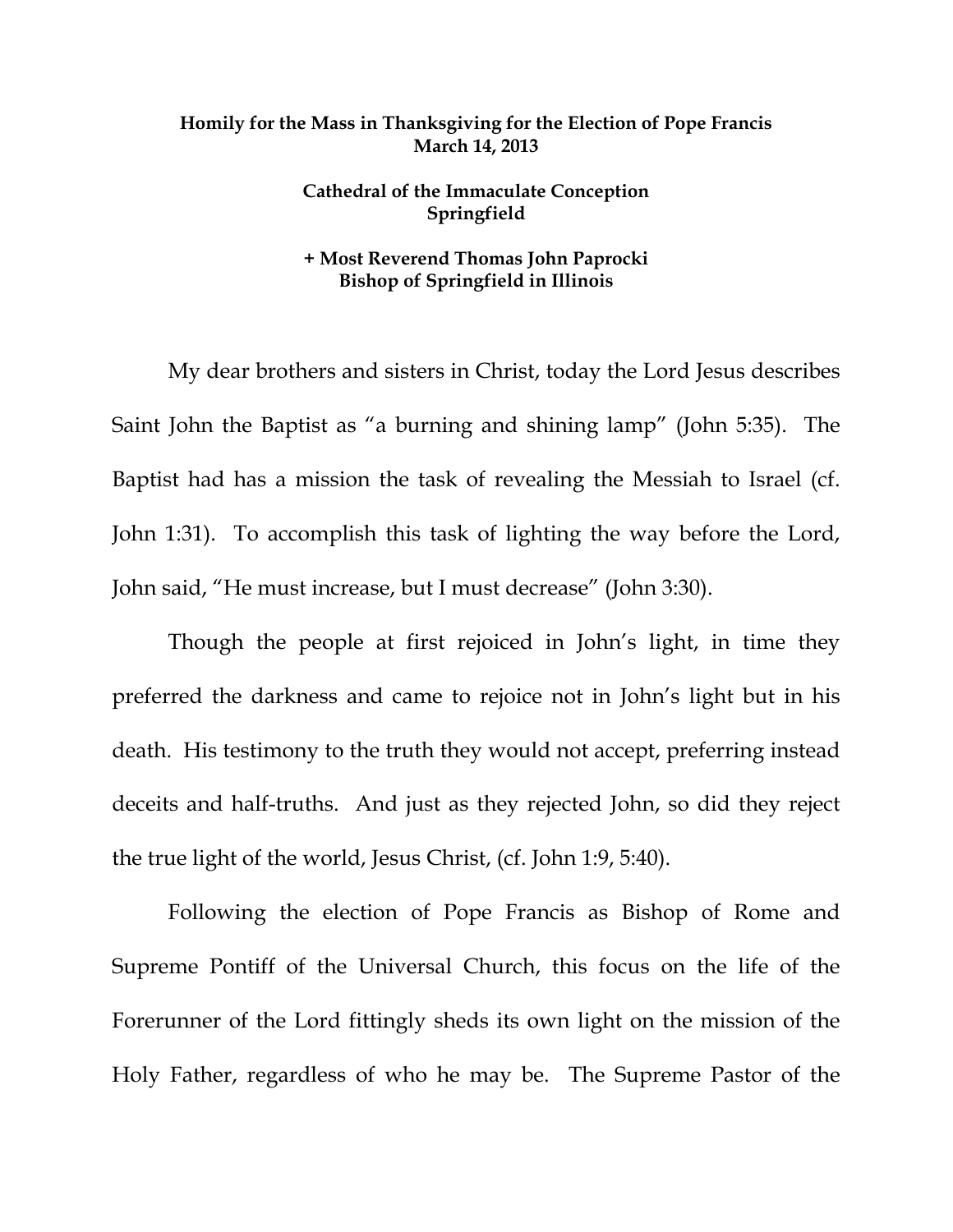Church shares in the mission of the Baptist to "prepare the way of the Lord" by lighting the path on which he will come (Luke 3:4).

 When Pope Francis appeared on the central loggia of the Basilica of St. Peter yesterday in Rome, he said to us, "I ask you to pray to the Lord that he will bless me."1 When he was appointed Auxiliary Bishop of Buenos Aires, he chose for his Episcopal motto the phrase *miserando atque eligendo*, "lowly and yet chosen." With these words he expressed his own unworthiness for the office of Bishop, to serve the Lord and his Church in this way, but trusting in the will and grace of the Lord he accepted his appointment.

 We saw in his expression yesterday how sincerely he knows himself to be lowly and yet chosen for such an exalted office of service as that of the papacy. It is for this reason that we have come to the altar of the Lord, to pray that Pope Francis will be fortified with good health, a humble courage, and a missionary zeal to faithfully fulfill his ministry of teaching, sanctifying, and governing the Universal Church.

 You know this is no simple or easy task, particularly in our own time when so many in the Western world have turned away from the Lord to worship false gods or even to worship themselves. Though many will for a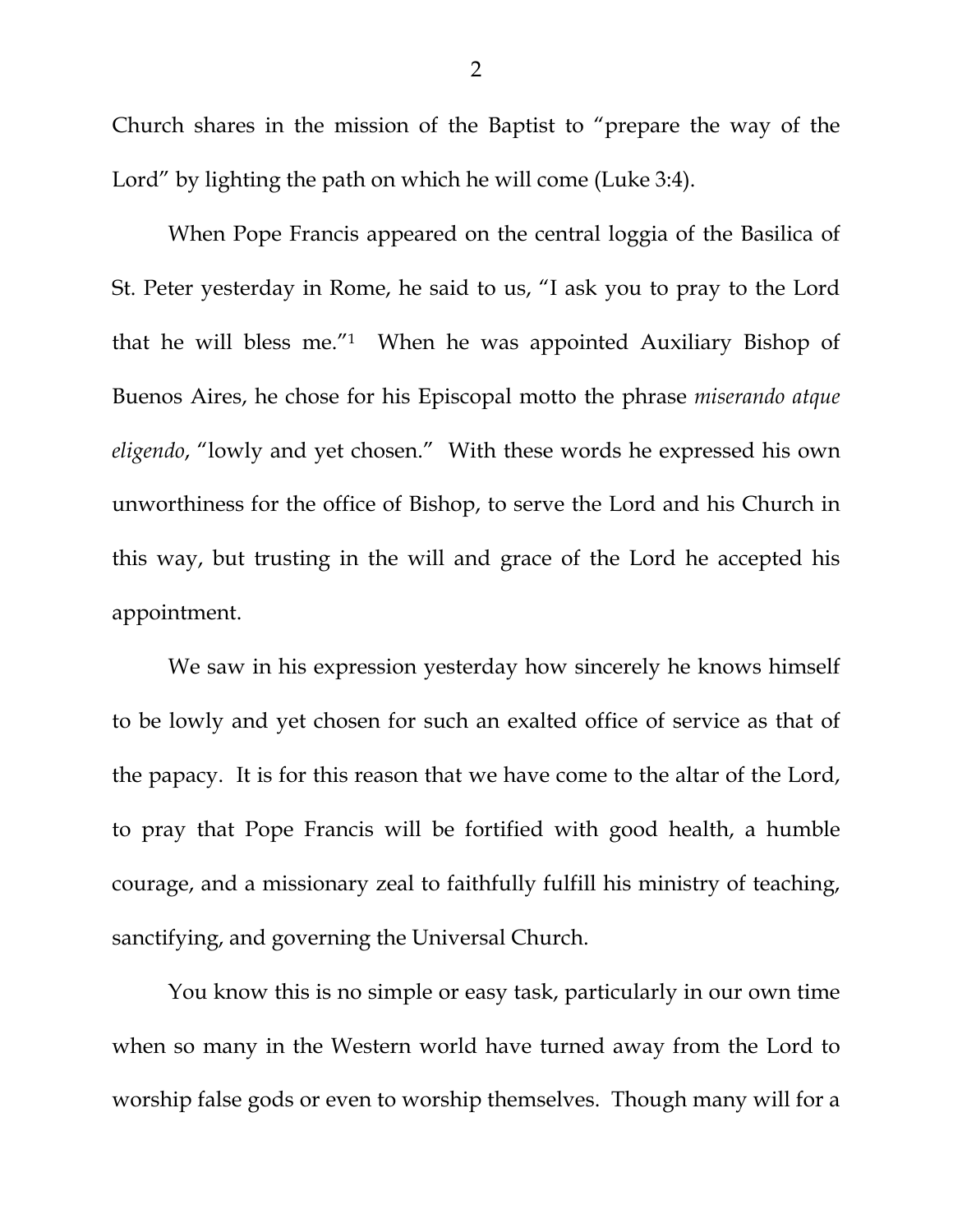time rejoice in the light of Pope Francis' love for the poor, soon they will reject him because of his teachings about what it means to live a moral life, in other words, a fully human life. The Holy Father's love for the poor and his adherence to the teachings of Jesus Christ clearly demonstrate what it means to be a faithful disciple of the Lord; the two cannot be separated from each other, but must remain always together.

 At the same time, though, we know that in the Eastern and Southern hemispheres the Church is growing and incorporating new members at astonishing and happy rates. The truth of the Gospel is being proclaimed and a great many people, both young and old, rich and poor, are receiving it with grow joy and entrusting themselves to the Lord.

 Pope Francis' great task of rebuilding the Church will be to gather us all together in the Lord, to keep us in Him, and to lead us in the ways of holiness so that the love of God may be always found in us (cf. John 5:42). Together the Pope and people will need to look to the example of the little poor man of Assisi to learn how to live each day the words Saint Francis spoke before his death: "Let us begin, brothers, to serve the Lord our God, for up to now we have hardly progressed."2

3